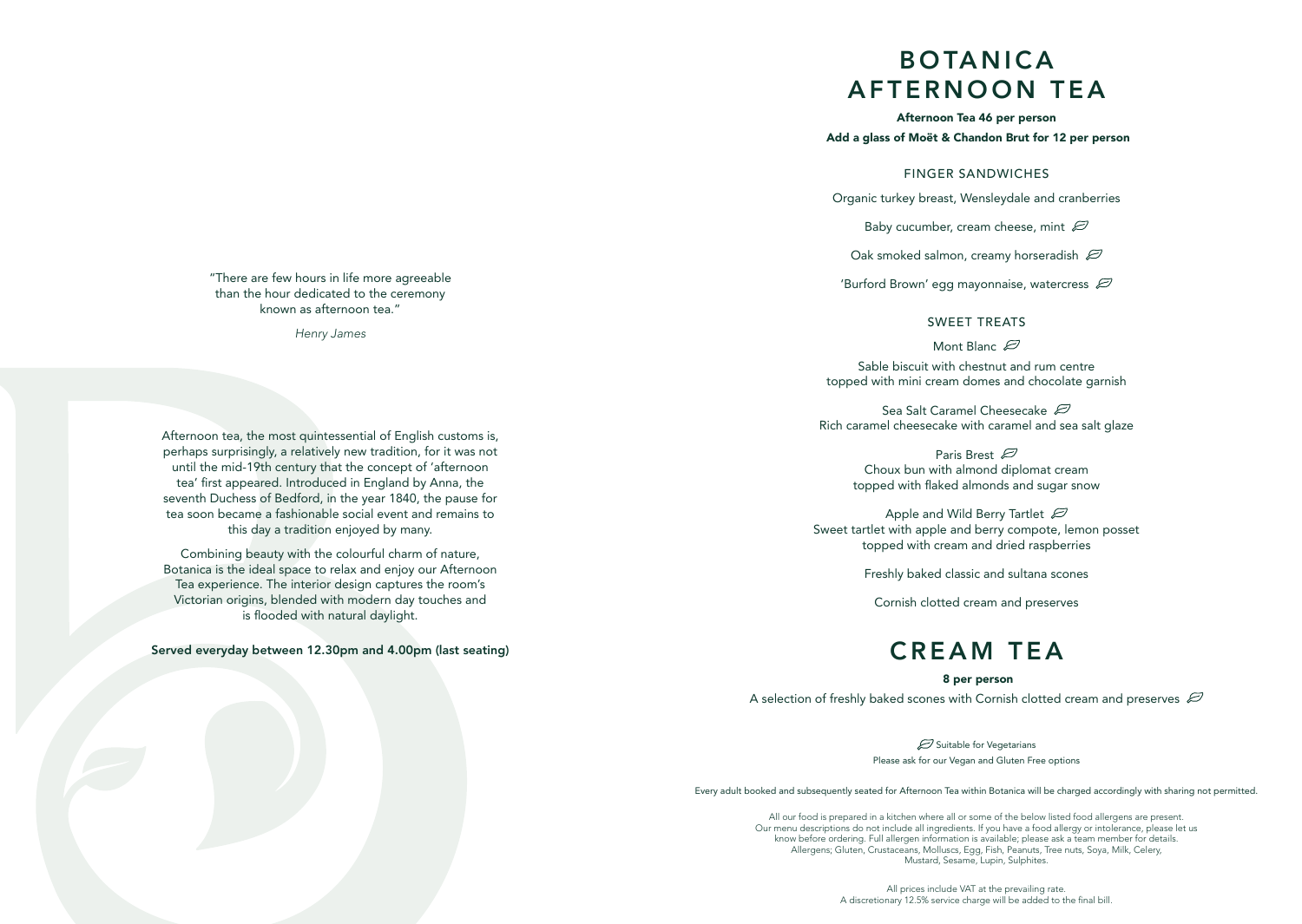

# **TEΔ**

Our Afternoon Tea experience is complimented by Whittard of Chelsea, a premium tea selection

### QUEEN'S GATE BLEND

This historic blend is inspired by the type of tea enjoyed in Victorian London. Crafted according to the techniques used at the time, it's a tea with a real taste of authenticity: hearty, full-bodied and flavoursome, with a splash more originality than your everyday cup of tea.

#### AFTERNOON

Our signature blend is a beautiful balance of black and jasmine green teas with flavours of bergamot and a sweet scattering of jasmine petals; an ideal tea to underline Floris Cherry Blossom fragrance.

#### *SAKURA*

*To accentuate the fruity notes of Floris Cherry Blossom, we recommend Whittard's Sakura, a blend of sweet and fresh sencha green tea with the glorious*  flavours of ripe Cherry that will complement the spicy and fruitiness of the scones.

### EARL GREY

Not only did Prime Minister Earl Grey inspire this iconic tea, he also abolished slavery in 1833. Let's raise our teacups to that! Our take on the quintessentially British brew is a blend of the finest black tea, balanced with flavours of fragrant bergamot and a signature scattering of elegant blue cornflowers.

### MANGO & BERGAMOT

A sweetly sophisticated Sencha with exotic flavours of mango, lulo and fragrant bergamot. Picked in early Spring for verdant freshness, we've scattered the young leaves with aromatic rose, sunflower and blue cornflowers for a signature splash of colour. Perfect for adding a tropical twist to afternoon tea.

#### *KEEMUN*

An elegant and comforting copper cup *with touch of sweetness and subtle notes of lemon that will balance the sweet and*  citrussy flavours of the patisserie course inspired by Floris Lime Fragrance.

#### PEPPERMINT

This minty herbal refresher has long been top of the apothecary's list, sought for its reputed power to soothe the stomach and cleanse the palate. Keeping things simple, we've created a cool, clean infusion of pure peppermint leaves: it's a super digestif.

### SENCHA

Classic steamed green tea, famed for its lush, verdant taste. A good Sencha will have all the dewy freshness of a bright spring morning, matched with the softly savoury smoothness of melted butter. We've selected our signature style of Sencha for its strength, subtle sweetness and rich, refreshing taste.

# **COFFFE**

4

Enjoy our gourmet coffee using only the best freshly roasted and ground coffee beans *Espresso I Caffe Latte I Cappuccino I Americano I Flat White*

# CURIOUS SPRITZ AND APÉRITIFS

10.5

Indulge your senses with the Curious Gene experiment and enjoy one of our unique beverages

### THE SPIRITUALIST

*Cocchi Americano, light tonic, teapot bitters, fresh grapefruit*

*Cocchi Vermouth di Torino, soda, rhubarb bitters*

THE CULTURIST

*Barrel-aged Kamm & Sons gin, Cocchi* 

THE PATH FINDER

*de Americano*

## THE CHALLENGER

*Tio Pepe, Campari, soda, plum bitters* *Prosecco, maraschino*  cherry, elderflower

THE EPICUREAN

# **CHAMPAGNE**

#### BY THE GLASS (125ML)

| Moët & Chandon Brut | 17.5 |
|---------------------|------|
| Le Altane Prosecco  | 9.5  |
| Tsarine Rosé Brut   | 20   |
| DV TUE DATTLE       |      |

#### BY THE BOTTLE

| Veuve Clicquot Yellow Label | 95  |
|-----------------------------|-----|
| Laurent-Perrier Cuvée Rosé  | 130 |
| Moët & Chandon Brut         | 80  |
| Le Altane Prosecco          | 43  |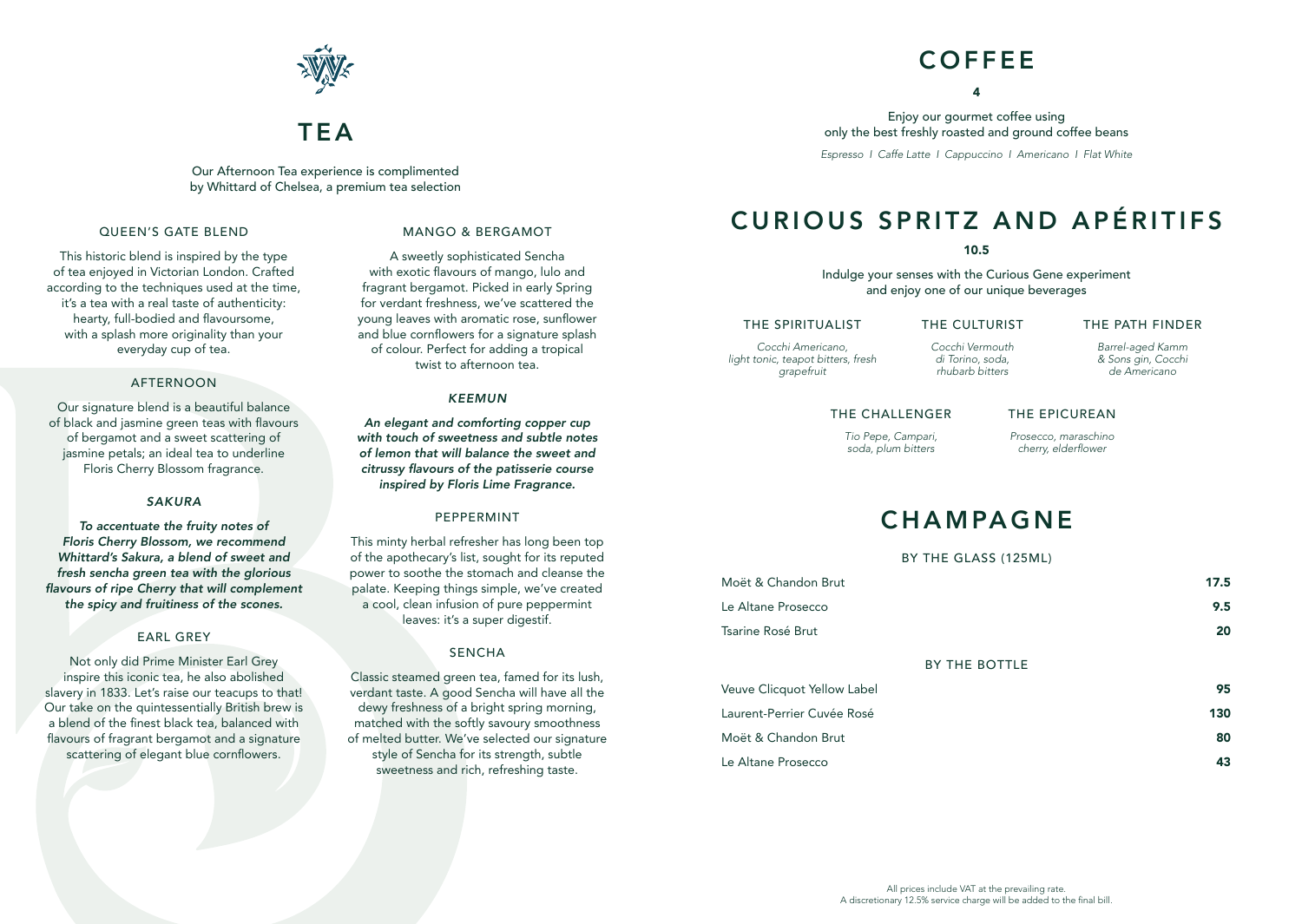# WINES

| <b>RED</b>                                                          | <b>GLASS</b> | <b>BOTTLE</b> |
|---------------------------------------------------------------------|--------------|---------------|
| Baron Philippe de Rothschild Pays d'Oc Cabernet Sauvignon<br>France | 10           | 33            |
| Vita Sangiovese<br>Puglia, Italy                                    | 8            | 26            |
| Rimapere Pinot Noir<br>Marlborough, New Zealand                     |              | 70            |
| Château de Camarsac Oak-aged, Bordeaux Supérieur<br>France          |              | 40            |

### WHITE

| Baron Philippe de Rothschild Pays d'Oc Sauvignon Blanc | 9.5 | 30 |
|--------------------------------------------------------|-----|----|
| Viognier, France                                       |     |    |
| El Velero Verdejo Blanco                               | 8   | 25 |
| Valdepeñas, Spain                                      |     |    |
| Gavi di Gavi, Enrico Serafino                          |     | 55 |
| Italy                                                  |     |    |
| Pouilly-Fuissé Les Petites Pierres, Louis Jadot        |     | 75 |
| Burgundy, France                                       |     |    |
|                                                        |     |    |
|                                                        |     |    |

# ROSÉ

| Château Léoube Rosé, AOC Côtes de Provence |  |
|--------------------------------------------|--|
| France                                     |  |

# NOVELTEA COLD BREWS

| 12                                                                                                                                                                                                                                                                                                                                            |
|-----------------------------------------------------------------------------------------------------------------------------------------------------------------------------------------------------------------------------------------------------------------------------------------------------------------------------------------------|
| Fascinated by different places – their cultures, traditions, and tastes – NOVELTEA was<br>drawn to the British passion for tea and alcohol. Wonderfully satisfying and completely<br>unique, NOVELTEA takes the best tea and botanicals from around the world to produce<br>the finest blends imaginable. It's traditional tea, with a twist! |
| <b>EARL GREY</b>                                                                                                                                                                                                                                                                                                                              |
| A tea blended with its stronger cousin, British gin                                                                                                                                                                                                                                                                                           |
| Smooth, distinctive and rich in its flavours                                                                                                                                                                                                                                                                                                  |
| <b>TALE OF TANGIER</b>                                                                                                                                                                                                                                                                                                                        |
| A Moroccan green mint tea with rum                                                                                                                                                                                                                                                                                                            |
| Hints of exotic fruit and floral citrus notes unleash a soft yet satisfying sweetness                                                                                                                                                                                                                                                         |
| <b>TEA SPRITZ</b>                                                                                                                                                                                                                                                                                                                             |
| Our very own Botanica creation of Earl Grey, Prosecco and soda                                                                                                                                                                                                                                                                                |
| Lightly sparkling, refreshing and sweet                                                                                                                                                                                                                                                                                                       |
|                                                                                                                                                                                                                                                                                                                                               |
| <b>VIRGIN PROSECCO TEA BREW</b>                                                                                                                                                                                                                                                                                                               |
| 8                                                                                                                                                                                                                                                                                                                                             |
| A lightly sparkling drink made from fermented tea                                                                                                                                                                                                                                                                                             |

# BOTTLED WATER

| Still/Sparkling 750ml |  |
|-----------------------|--|
| Still/Sparkling 375ml |  |

Wines are sold by the glass measured at 175ml.

All prices include VAT at the prevailing rate. A discretionary 12.5% service charge will be added to the final bill.

All prices include VAT at the prevailing rate. A discretionary 12.5% service charge will be added to the final bill.